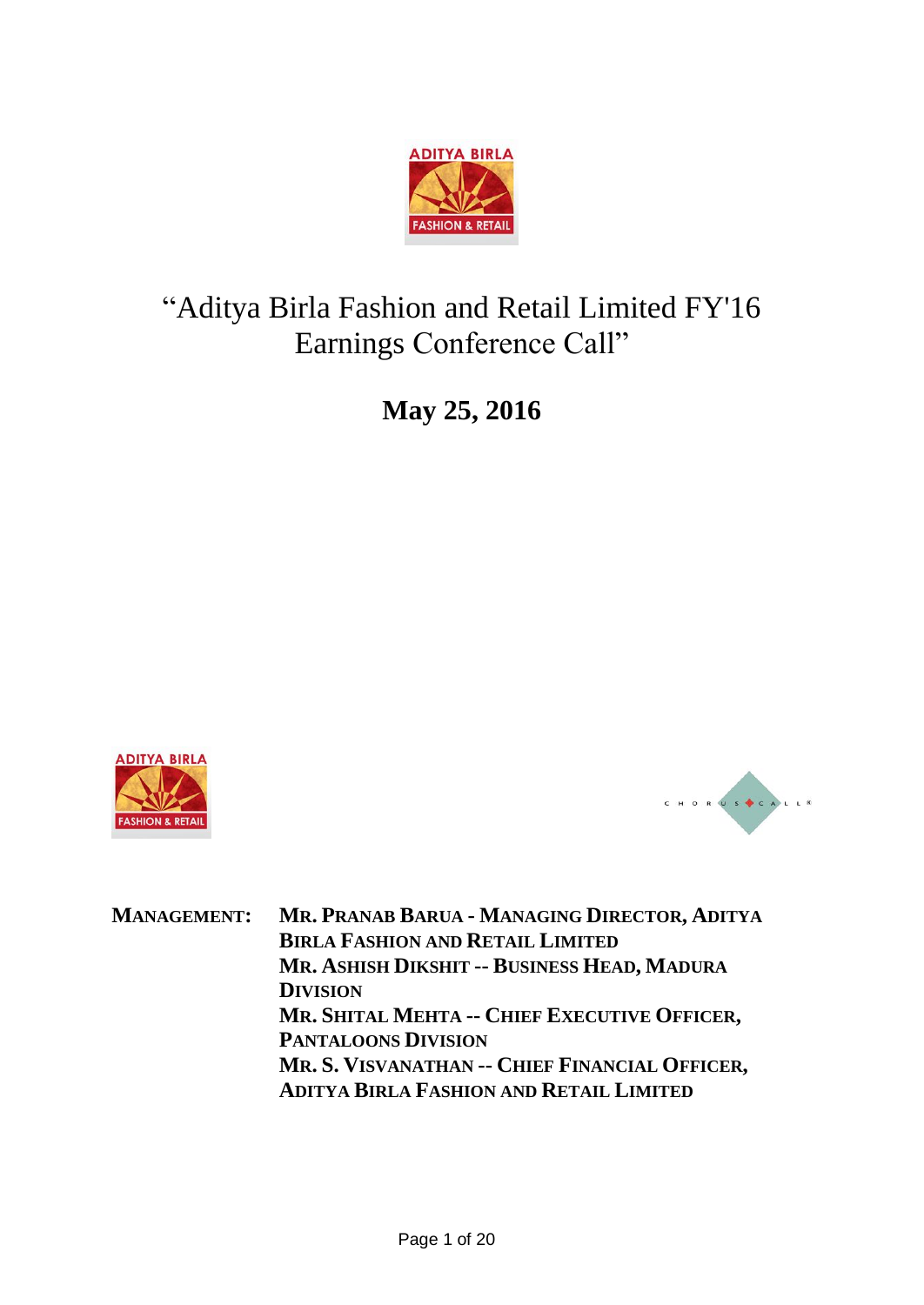![](_page_1_Picture_0.jpeg)

# **Moderator:** Ladies and Gentlemen, Good Day and Welcome to the FY'16 Earnings Conference Call of Aditya Birla Fashion and Retail Limited. The call will begin with a brief discussion by the Company's management on the quarter's and yearly earnings performance followed by a question-and-answer session. With us, we have Mr. Pranab Barua – Managing Director, Aditya Birla Fashion and Retail along with Mr. Ashish Dikshit – Business Head (Madura Division); Mr. Shital Mehta -- CEO, Pantaloons Division; and Mr. S. Visvanathan - CFO, Aditya Birla Fashion and Retail. I want to thank the management team on behalf of all the participants for taking valuable time to be with us. I must remind you that the discussion on today's earnings call may include certain forwardlooking statements and must be viewed therefore in conjunction with the risk that the company faces. With this, I now hand the conference over to Mr. S. Visvanathan. Thank you and over to you, sir. **S. Visvanathan:** Good afternoon, and welcome to this conference today. On behalf of all of us here at Aditya Birla Fashion and Retail I welcome all of you to this conference. I think we have already been introduced who are the participants here. So let me get on with the introduction of today's session straight away. We are now here to present the results for year 2015 and 2016. Before I go to the actual results a brief view of what the market and how it has behaved in the last one year. 2015-2016 was challenging in terms of the subdued consumer sentiment that we had except in Q3 where there was because of festive season there was a little of upward movement in terms of sales. Discounting and promotions remained at a high level throughout FY'16 particularly during the EOSS time and also during key festive periods. E-commerce companies continued to have year on promotions a higher level of discounting. Having said that, online shopping continues to grow rapidly as large number of consumer's particular young consumers are experiencing ease of shopping on their mobile phones combined with large variety at attractive discounts. In terms of product and consumer segments women's wear both ethnic and casual denims have grown faster than the market while premium segments basically formal wear seems lower growth. All the above trends have resulted in higher growth in value fashion segments as more and more Indian consumers upgrade to branded experience of modern retail and fashion at affordable prices.

We see this trend continuing in FY'17 for some initial period of FY'17 also. Market we feel will continue to remain muted during the Q1 of FY'17 and probably the first-half of Q2 of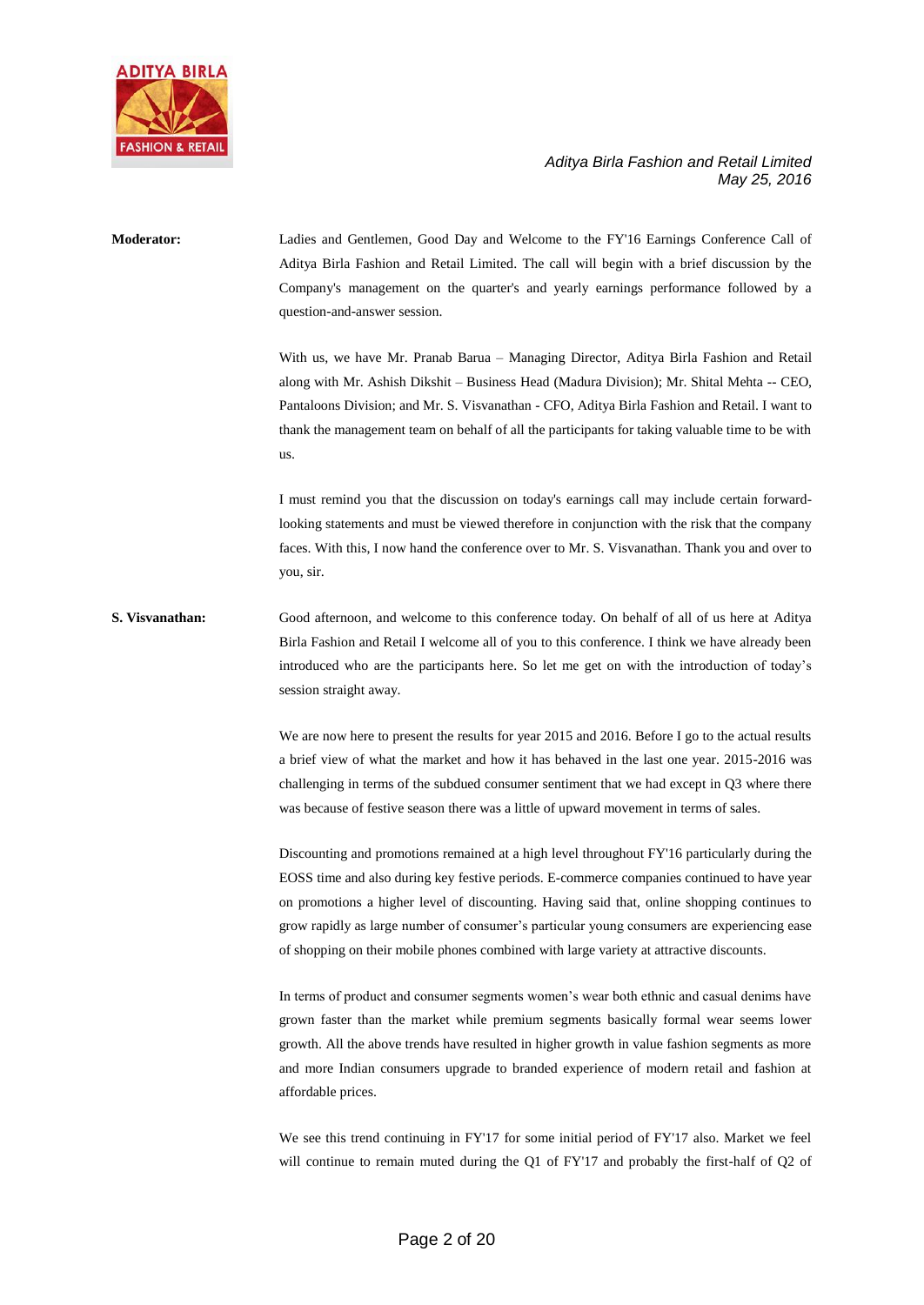![](_page_2_Picture_0.jpeg)

FY'17 we are not witnessing any great change in terms of consumer sentiment and market growth in this going forward in Q1 FY'17 also.

Coming now to the performance of ABFRL in FY'16, first, let me take the Q4 performance. Sales for this quarter was Rs. 1,442 crores which is a growth of 3% over FY'15 Q4 and EBITDA before one-time cost was Rs. 127 crores which is a decline of 15% over FY'15.

In full year FY'16 we had sales of Rs. 6,060 crores which is a growth of 11% as compared to Rs. 5,450 crores of FY'15. EBITDA at Rs. 409 crores and EBITDA before adjustment of one time cost Rs. 482 crores and there are one time cost of about Rs. 73 crores which related to merger related expenditure bonus and profit elimination as one-time issue. So if we add back to Rs. 73 crores the EBITDA comes to Rs. 482 crores for the year ended FY'16. There is a decline of EBITDA over FY'15 in terms of the overall company performance mainly on account of lower or more subdued revenue growth and on account of the onetime cost.

CAPEX for the year aggregated to about Rs. 200 crores comprising stores rollout, Omnichannel spent and maintenance CAPEX. On the borrowing front our consolidated net debt increased by Rs. 27 crores during the year to Rs. 1,829 crores and our gross debt to EBITDA before one-time cost stood at 3.8.

Coming now to the divisional performance MFL ended the year with a revenue of about Rs. 3,996 crores just short of Rs. 4,000 crores which is a growth of 7% over last year. EBITDA for the year was Rs. 365 crores. And in Q4 MFL revenues declined by 5% as we had a conscious decision to cut back on discounting and promotions and this has resulted in a lower revenue in this quarter but our gross margins have remained healthy and EBITDA for the quarter was a little above 10%. MFL continue to expand the retail network and now have 1,877 outlets with about 2.6 million square feet excluding value stores.

Pantaloons, Pantaloons ended the FY'16 with revenue of Rs. 2,164 crores a growth of 17% and EBITDA of Rs. 101 crores a growth of 34% over the last year. Q4 revenue was Rs. 534 crores and EBITDA of Rs. 31 crores. Q4 like-to-like growth was lower at 2.9% as EOSS was actually brought forward by us to December 2015. However, like-to-like growth for the period December to March period was healthy at 8.3% taking the annual like-to-like growth to 5.9%.

Pantaloons opened 15 Pantaloons format stores in Q4 and ended the year with a store count of 135 stores for the Pantaloons format. This helps increase our operating area from 2.2 million square feet to 2.6 million square feet. Pantaloons accelerates pilot on franchising the three more stores during Q4 and with that we have four stores which are run by franchisees for Pantaloons.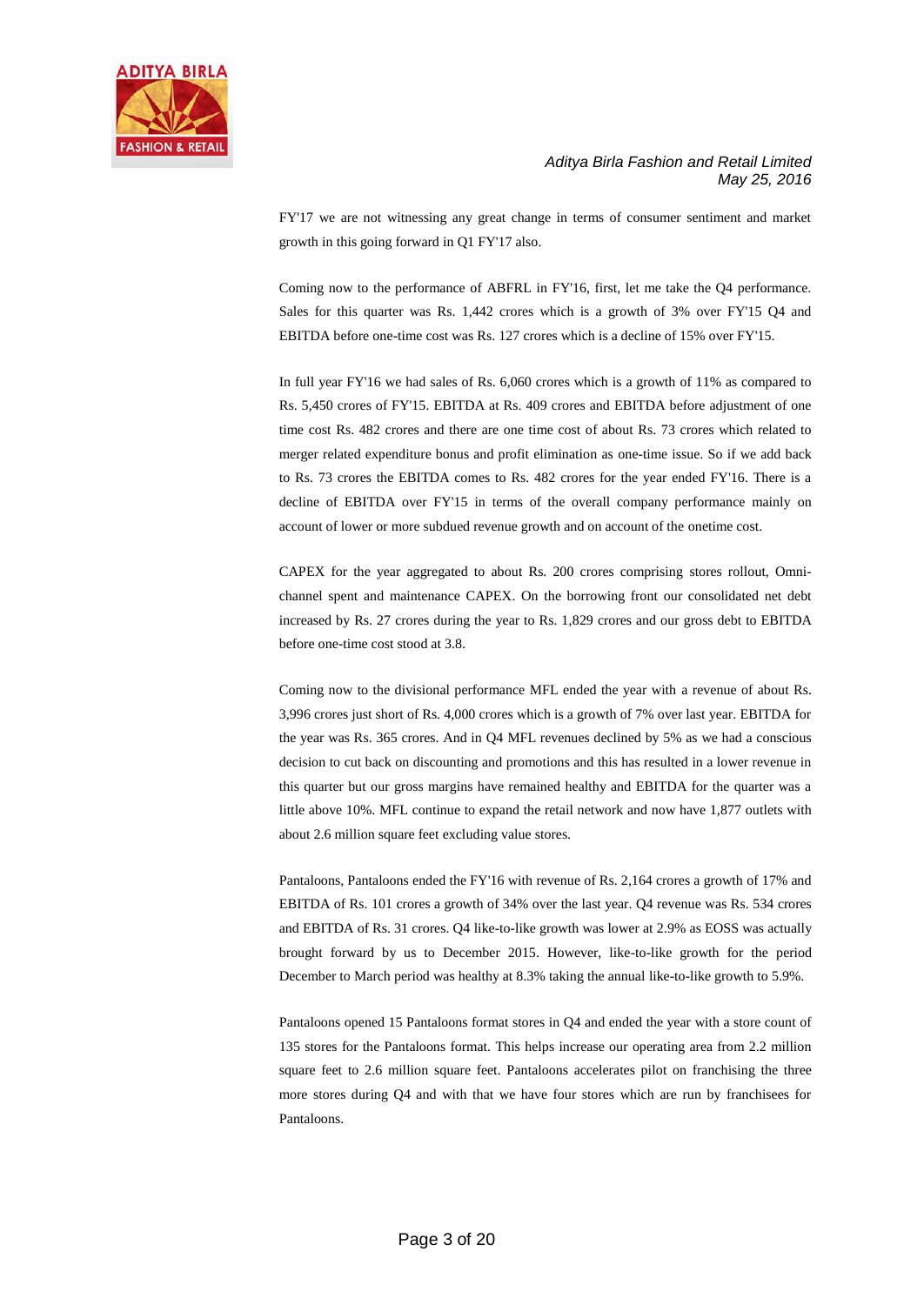![](_page_3_Picture_0.jpeg)

The first kid store was launched exclusive Pantaloons kid store was launched in Ahmedabad it is a 2,000 square feet store called "Pantaloons Kid".

Aditya Birla Fashion and Retail Limited continue to build it's through a diversified play across consumer segments price points and retail format through its portfolio of businesses across Madura and Pantaloons. As a part of our portfolio strengthening strategy we have made several important moves during this quarter. We have added a super-premium brand in Madura called "Simon Carter" it is a British men's wear brand. We are set to launch stores of Simon Carter in the coming year.

In a big step to build leadership presence in the fast growing women's fashion business we have signed an MoU with one of the world's most successful fast fashion brands Forever 21 to occur India business and get into a long-term franchisee arrangement for India.

In conclusion we remain very confident about our strategic direction for the business. We are investing behind growth through brand building, modernization, and expansion of the retail network. We will be focusing on value fashion business and through expanding the Pantaloons business while Madura will continue to grow through addition of retail stores. We have also signed on two nice brand Simon Carter and Forever 21 which will add to our portfolio strength.

Thank you and we are now open for questions.

**Moderator:** Thank you very much, sir. We will now begin the question-and-answer session. We have our first question from the line of Abneesh Roy from Edelweiss. Please go ahead.

**Abneesh Roy:** Sir, my first question is on Forever 21. The sales growth in FY'16 has slowed down significantly versus FY'15, FY'15 it doubled versus FY'16 hardly 20%-22%-25% growth 22% growth so why have it slowed down drastically what was the reason for selling to you and if you could take us through how the profit metrics works? So is there any royalty to be paid how long is the contract could you discuss this?

**Ashish Dikshit:** Okay. Abneesh, this is Ashish here. As far as the past performance of Forever 21 is concerned it is difficult for us to comment on underlying reasons for financial numbers. But we have studied the brand and we think it has tremendous potential to grow rapidly. There were operating reasons why the brand was not fully realizing its potential and therefore we believe that together with our coming under our umbrella we will be able to take it to its true potential. The arrangement is a long-term arrangement it is a really long-term arrangement and it does involve paying royalty there are other details at this stage we would not be able to disclose because this is still a process which needs to be finalized.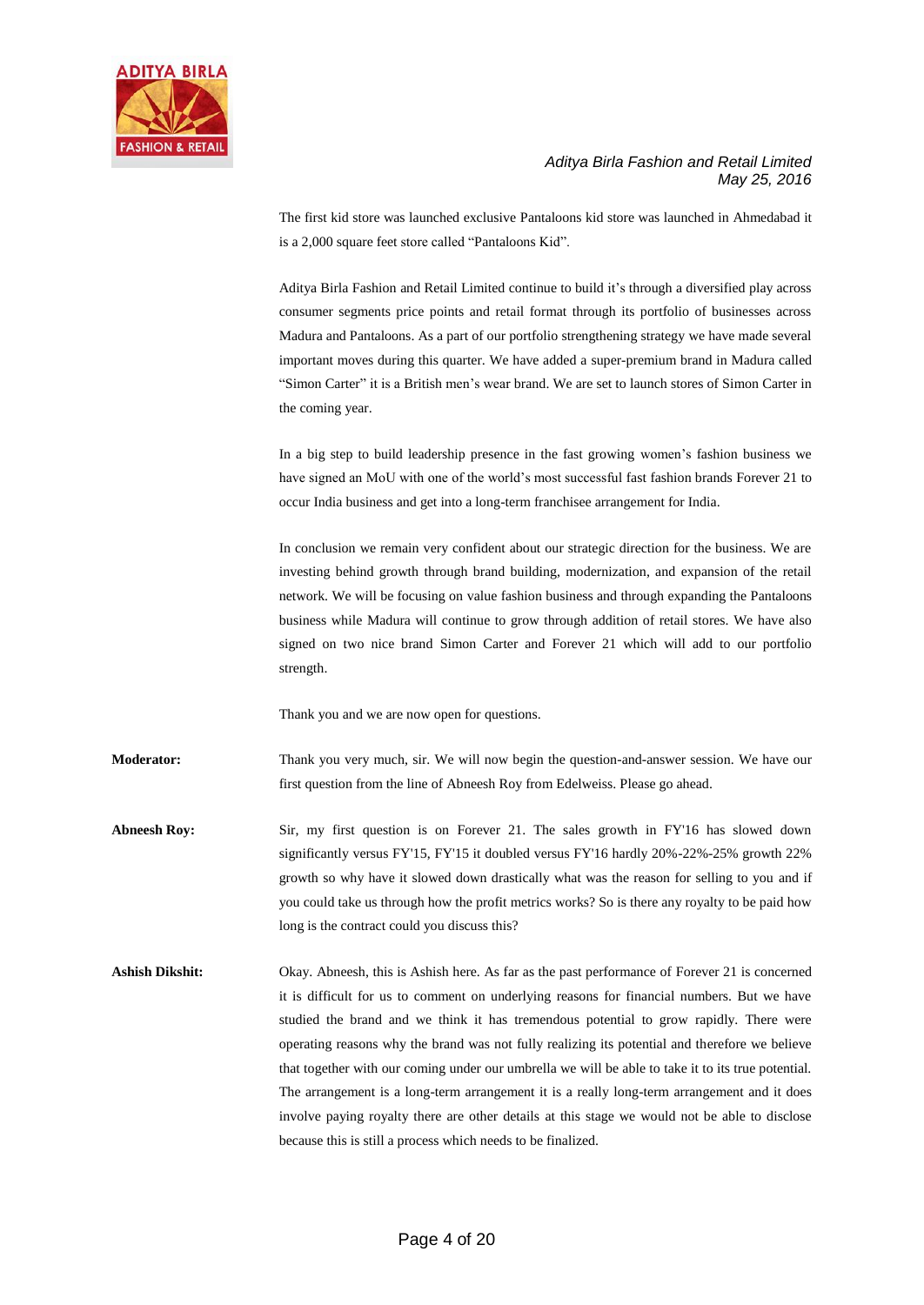![](_page_4_Picture_0.jpeg)

Abneesh Roy: Sir, that is quite useful. My question on your current business obviously this has been a very tough quarter for many other garment players also, wherein business if I see Pantaloons this growth is very similar to the full year growth but in Madura it is extremely different so minus 5% for this quarter versus 7% for the full year. So is the consumer down trading and can you discuss the 142 new EBOs which you have opened how are they performing and your EBO size is now currently very large size 1,877 so, do you really need such a large EBO because most consumers now prefer to shop within the larger departmental stores. So why do you need to be now so aggressive on such a large foot print of EBOs?

## **Ashish Dikshit:** Okay. So you have thrown many questions in that, I think the first question is on our growth in Q4 and intricate observation that is there down trading happening at consumer level. I think the fact is that there is greater value being offered by increasingly large number of value fashion retailers. Therefore, consumer is seeing value there. In times of lower economic activity and a general sense of things not being very good these are the times when discretionary items and particularly in the premium segment tend to suffer. We have experienced this in past and perhaps today's economic condition does reflect a part of that. Is it long-term, it is and how long will it last is a matter of anybody's guess but as Vish in his opening remarks estimated we think three months to six months is still further away from a true economic recovery. At which the resurgence comes back to brands and consumers spent more in the premium products get a larger share of that. In terms of our store expansion, you would notice that this year we have added 140 stores typically it is lower than the numbers we would have added last year. A part of it is the conscious call considering the overall market situation we want to more careful with expansion and therefore our numbers truly reflect that. On the average size of the store our brands have grown diversification product extension over last few year s and that has been the journey we should not forget in one quarter result that this is company where brands have grown at a CAGR of anything between 20 to early 20% for over last five years, last ten years and last 15 years. Therefore, the performance needs to be seen in context of how we have built our business over the years. We are mindful of the low same-store growth that we are experiencing and therefore, yes, we have been judicious about both the pace of expansion and the size at which the store but we do need a certain level of size to actually reflect the brand in its full completeness but over a period of time we will keep rationalizing and keep looking at what size is truly optimal for the overall reflection of the brand and viability.

- **Abneesh Roy:** Sir, that is useful but one follow-up on that so, in terms of consumer preference are you seeing a big switch from EBOs to the MBOs and the departmental stores and so what is the way forward for your existing so, you said that you will definitely rationalize but if you share some insights into how the switch has been from EBOs to MBOs?
- **Ashish Dikshit:** So I think see these cycles come and go as new channels come and then different competitive opportunities come for consumers also to choose, we have seen this phenomenon over a very long period of time when department stores came EBO came over a period of time now E-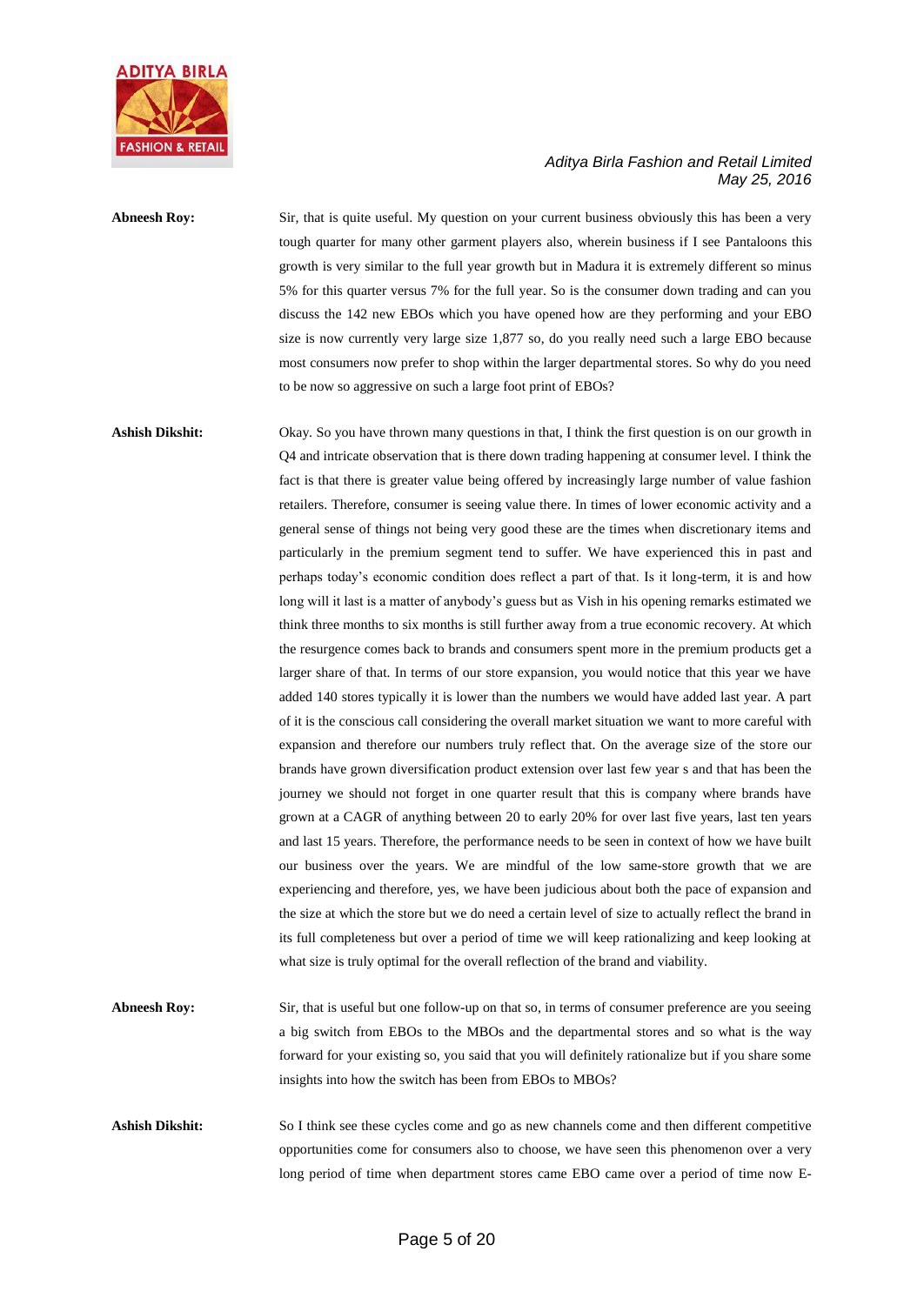![](_page_5_Picture_0.jpeg)

commerce has come. So I do not see irreversible dramatic shift in channel except one which is that over a period of time consumers will move online and therefore the share of online would definitely increase. What the market offers for us and the reason for EBOs to grow is large formats by nature are restricted in the geographies that they can reach and our EBOs provide us in the market which is so under penetrated and with such long-term potential to grow our EBO strategy allows us to take our brands far well and beyond where the department stores exists. EBOs also allow us to present our brand in completeness and entirety and therefore I do not think it is a choice ever between one channel versus other it is about exploiting the different channels that they present for unique features. There are times when department store or large format does well because consumer has large variety multiple occasion families can come for their broader usage and therefore that channel has sturdily on that point of view and we will continue to ride the benefits of that channel as we keep going forward we are the largest player with every single department store and therefore, we continue to see growth there. But our EBO strategy is also a strategy which is time tested over the long period of time and therefore, we should not react dramatically to six months - nine months of slow down on one side.

- Abneesh Roy: Sir, one last question, Pantaloons the pilot project which is running in terms of franchise although I agree it is early days but if you could share some insights whether you plan it now across more stores are you taking it forward?
- **Shital Mehta:** So, we are calling this is still a pilot so I think it is too early to say. So far it has been our first store around five months back the early signs are good and we intend to extend this pilot few more markets before we can take a conclusive call on how fast we need to accelerate the model.

**Moderator:** Thank you. We have our next question from the line of Chirag Shah from CLSA. Please go ahead.

**Chirag Shah:** Sir, my question is on the ad spends we had an elevated ad spend in the last couple of quarters particularly in Madura when do we see this normalizing I understand the backdrop of sales growth being slow. So do we see the higher ad spends continuing through FY'17, that is one. And two for Mr. Visvanathan, can we have a revised CAPEX plan spend, targets, across the different divisions?

**S. Visvanathan:** Yes, while Ashish answer the ad spend I will give you the CAPEX thing.

Ashish Dikshit: So as far as advertising spends concern Chirag the issue was raised up last quarter three where there was a significant increase and our overall years for FY'16 is higher than FY'17 by you know reasonable amount. But this is something that we have done at the time when there was prevalence of online promotion discounting and there was a fair of reasonable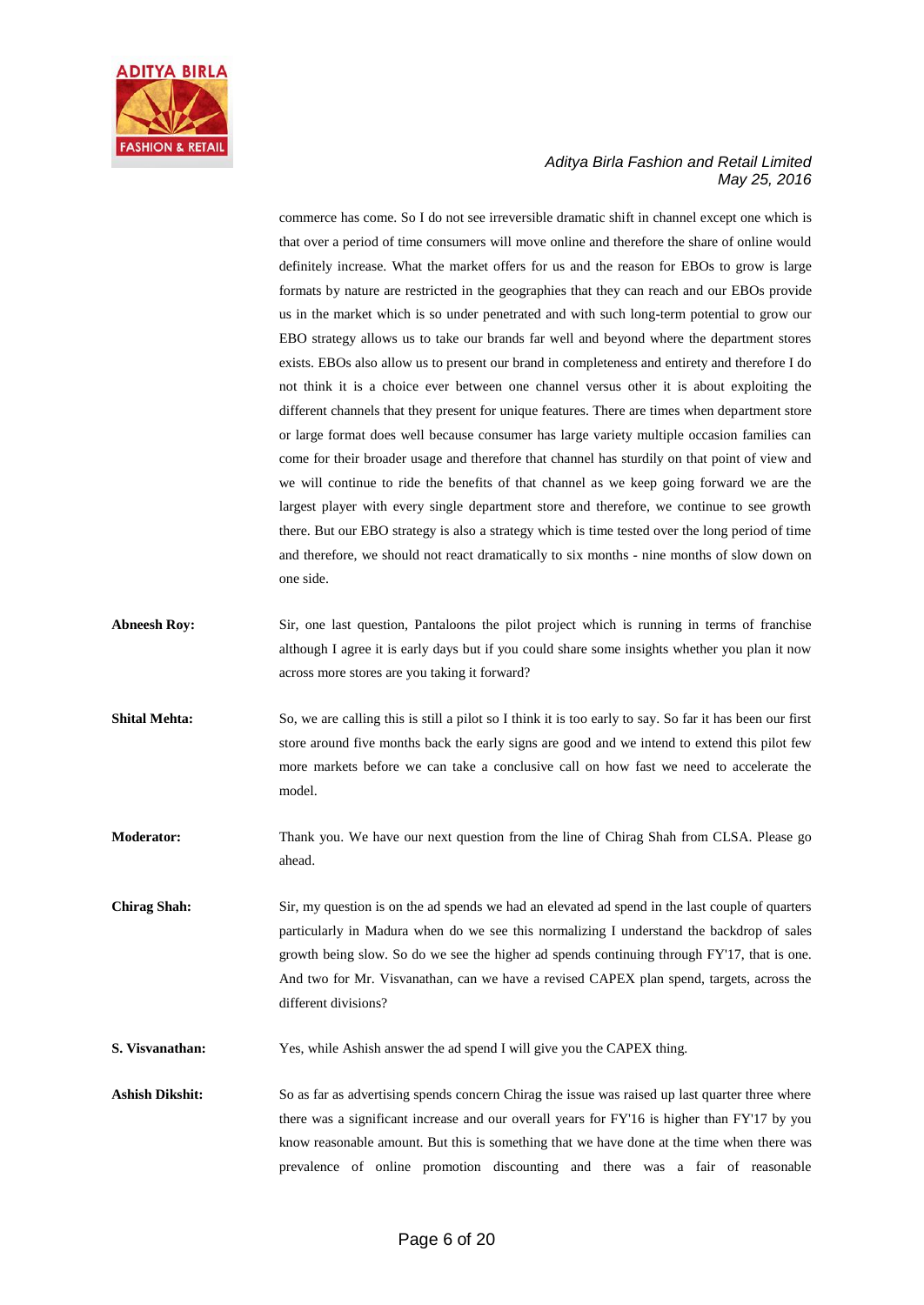![](_page_6_Picture_0.jpeg)

commoditization of brands and we wanted to make sure our brand standout consumers buy us for right reasons and there is a reasonable visibility in that period of time. I think the overheating of the market in excessive discounting and promotion is something that is finding movement towards normalcy, we expect next year to be slightly better on that account and therefore, our advertising will come back to normalcy during the course of this year as we have said or indicated in the previous call as well.

- **Chirag Shah:** Sure. And before we go to Mr. Visvanathan, I mean just a quick question to you, you did speak about the EBO strategy but sir, I mean just having reached a base of close to about 2,000 EBOs on a very three year to five year view what is the scope for penetration led growth in Madura on the EBO line.
- Ashish Dikshit: I think, I have maintained it a for a long period of time remember when you say 2,000 you are taking about four formats or five formats it is not about one brand and so it immediately comes down to 300-350 per brand, you take the top five cities where each city has a potential of between 30 EBO to 50 EBO for per brand. Some of the cities like NCR already have that kind of penetration and as new malls keep going up suddenly you are talking about an opportunity to reach a much larger number outside top 10 cities - 15 cities where current EBO distribution is. So I think if you forget the short-term curves this opportunity we have to recognize is a continuous long opportunity where apparel at least the premium apparel and I would venture out to say even the value fashion apparel is hugely under penetrated. So it is plan which is a ten-year plan, there will be times when the market will see ups and downs and therefore we will have to keep adjusting our pace of growth but we are not seeing saturation if that is a suggestion. In fact, it continues to remain heavily under invested and under penetrated market in this category and you can look at that data compare to any other categories if you look at motor bikes you can look at consumer durables and I am not even taking to telecom and FMCG categories so that issue remains a long-term challenge but an opportunity for every player in the country and we will keep looking at that as an opportunity for each of our brands.
- **S. Visvanathan:** So Chirag, coming back to your question on CAPEX current estimated CAPEX spent between Madura and Pantaloons would be about Rs. 300 crores to Rs. 325 crores.
- **Chirag Shah:** Understand. And just one last question sir, on the tax benefit on goodwill write off, we have seen court case coming where argument around the fact that goodwill should be allowed as a tax benefit have we look at that particular case and do we intend writing off goodwill going ahead?
- **S. Visvanathan:** No, see we are already in the tax what we do versus what we do in accounts are two different things. Tax we will claim benefit based on the case laws that are there.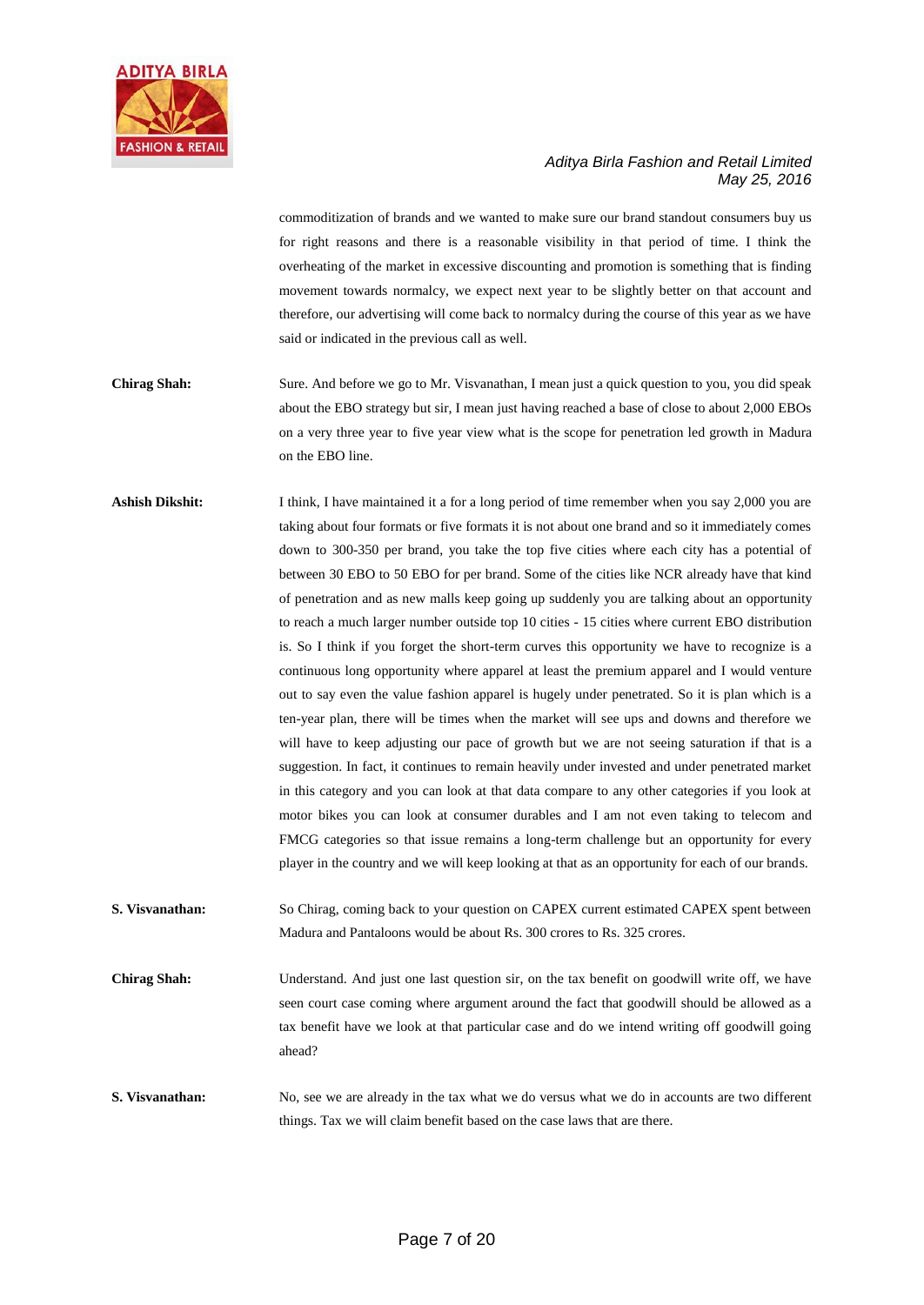![](_page_7_Picture_0.jpeg)

- **Chirag Shah:** Sure. But goodwill be tested for impairment every year and at this stage there is no need for any write off.
- **S. Visvanathan:** Yes.

**Moderator:** Thank you. We have the next question from the line of Niket Shah from Motilal Oswal. Please go ahead.

**Niket Shah:** Sir, just want to know in this quarter specifically or you know for FY'16 as a whole do you think you would have lost some market share to competitors where if you look at Q4 numbers of some of the other brand competitors in the market place we would have done a phenomenal growth in their brands part of the business so, just want your comment on that.

- **Ashish Dikshit:** So I think the good way to look at I mean, short answer first of all, is that this is heavily influenced by what you do during the End-Of-Season-Sale. And there is a way to get higher sales in that period it was our conscious decision to moderate that as an industry leader we feel that we if play that game over a long period of time it will shape the industry structure as well. It has affected our volume and value growth due to 50 hour of 90 days of this quarter being in End-Of-Season-Sale. To that extent yes, it is a fact that our revenue is lower than what many of the other players would have had. But the best way to look at is like-to-like I think most people have reported early single-digit between 0% to 3% like-to-like growth and our like-tolike growth was minus 6% so that reflects that level of difference that organic business has. I think does that answer your question?
- **Niket Shah:** No, so my question was that in spite of higher discounting I presume discounting you know intensity was high for all the players in the market and your competitors would have grown at may be more than 25% with a significant amount of improvement in margins. So just trying to understand is there channel strategy much better where they would have increased their presence in certain channels where we would have lost out or something like that if you can just give some….
- **S. Visvanathan:** No, so I think you should relook at the numbers, every competitor in industry has so far reported like-to-like growth not more than 2% to 3%.

Niket Shah: No, I am seeing on the top-line growth not on the like-to-like basis.

**S. Visvanathan:** Top-line growth can be acquired through new brands, new extensions, new tie-ups and a lot of inorganic method. That is an opportunity that will continue to remain as the largest player in the industry we will keep making strategic moves some of them which we have announce recent today. But that is a different discussion all together so, you would see over I think the way to look at it is you should look at Aditya Birla's Apparel Play which has grown at the rate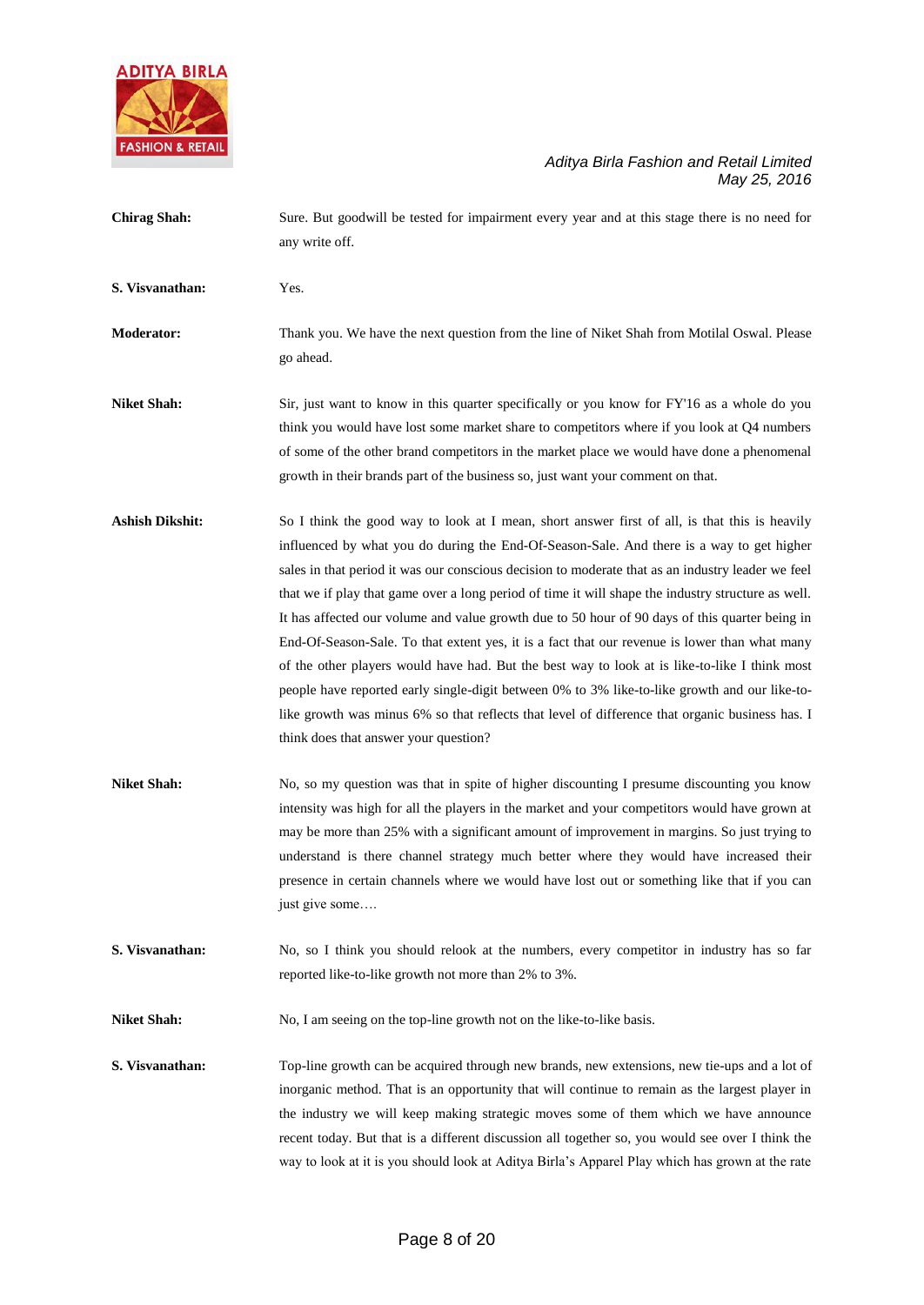![](_page_8_Picture_0.jpeg)

of 30% over last five years. We will continue to find that trajectory back through new acquisition organic and inorganic roots. Some of which you are saying 30% is our last six years' growth and I think over a longer period of item we will find ways to grow that. That does not deter us what is important is that we maintain discipline to grow and keep investing in our brands, do not necessarily buy growth at short-term benefit and keep investing in the longterm properties which is what we will do.

- Niket Shah: Sure, that is helpful. The other question was how much would have been discount higher for the full year in FY'16 over FY'15, on a consolidated basis? Discount as a percentage of sales I mean. The other one is if you can let us know what will be the retail store I mean what will be the store addition or square feet addition in Madura and Pantaloons for 2017?
- **Ashish Dikshit:** Okay. For FY'17, okay. So for Madura we are looking at 150 plus retail store addition which is what we did this year. Pantaloons number would be…
- **Shital Mehta:** We are planning to add another 50 stores.
- **Niket Shah:** Five zero?
- **Shital Mehta:** Yes.
- **Niket Shah:** In FY'17 for Pantaloons?
- **Ashish Dikshit:** Yes.
- **Niket Shah:** Which will be a mixer of franchise and owned?
- **Ashish Dikshit:** Yes.
- **Niket Shah:** Okay.
- Ashish Dikshit: But majority will be mainly owned only.
- **S. Visvanathan:** Sure. And what would be the square feet addition for Madura and Pantaloons if you take 150 and 50 for Pantaloons?
- **Ashish Dikshit:** So I think between 150 stores it is about 200,000 plus would be the square feet addition that we will do.
- **Shital Mehta:** Yes, very similar so, I think around 2 lakh square feet for us as well.
- **Niket Shah:** Okay, so 2 lakh each for Madura and Pantaloons, is that correct?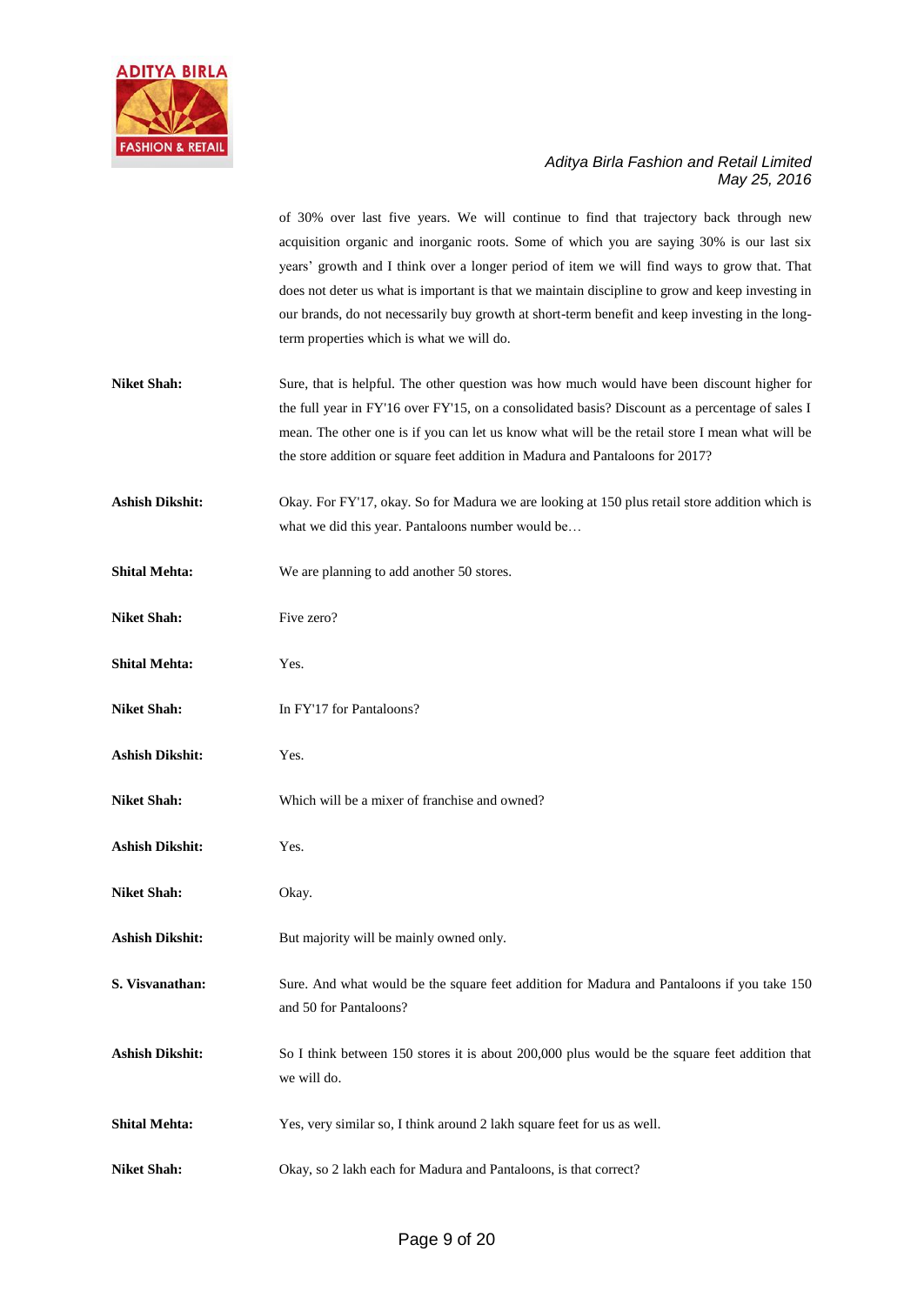![](_page_9_Picture_0.jpeg)

| <b>Shital Mehta:</b>   | No, I think let me correct. I think the Pantaloons number is going to be closer to 5.5 lakh                                                                                                                                                                                                                                                                                                                                                                                                       |
|------------------------|---------------------------------------------------------------------------------------------------------------------------------------------------------------------------------------------------------------------------------------------------------------------------------------------------------------------------------------------------------------------------------------------------------------------------------------------------------------------------------------------------|
|                        | square feet to 6 lakh square feet.                                                                                                                                                                                                                                                                                                                                                                                                                                                                |
| <b>Niket Shah:</b>     | Correct, Yes, now it is correct.                                                                                                                                                                                                                                                                                                                                                                                                                                                                  |
| <b>Shital Mehta:</b>   | That is a 50 store so around 12,000 square feet average.                                                                                                                                                                                                                                                                                                                                                                                                                                          |
| <b>Niket Shah:</b>     | Okay. But I think the earlier one was 17,000 so I was                                                                                                                                                                                                                                                                                                                                                                                                                                             |
| <b>Ashish Dikshit:</b> | Yes, now it is around 12.                                                                                                                                                                                                                                                                                                                                                                                                                                                                         |
| <b>Niket Shah:</b>     | Okay. So the other question is the new accounting standards IndAS really comes in picture in<br>Q1 so any major changes that we would likely to see on our revenue recognition or on the<br>cost?                                                                                                                                                                                                                                                                                                 |
| S. Visvanathan:        | See we have done review of our accounting standard and the policies vis-à-vis the IndAS, I do<br>not think there will be any major impact whatever the useful life we have already adjusted in<br>the depreciation which you have seen in this quarter. And therefore, I do not think you will<br>have too much of impact.                                                                                                                                                                        |
| <b>Niket Shah:</b>     | Sure. And on the synergies part between Pantaloons and you know Madura, you think we are<br>now at an inflection point of really kind of seeing the most of them in 2017 and 2018 as we go<br>forward.                                                                                                                                                                                                                                                                                            |
| S. Visvanathan:        | Sorry, can you repeat that question?                                                                                                                                                                                                                                                                                                                                                                                                                                                              |
| <b>Niket Shah:</b>     | On the synergies between Pantaloons and Madura, right with most of restructuring and<br>everything behind now do you think we are at an inflection point as far as you know margins is<br>concerned and you know better profitability from the consolidated.                                                                                                                                                                                                                                      |
| <b>Management:</b>     | Yes, I mean that is nothing to do with synergies it is the individual businesses themselves will<br>be driving better margins and better cost efficiencies. Wherever synergies access in terms of<br>backend, in terms of IT finance et cetera it is an already in progress and a lot of it has already<br>been actually achieved so there will be wherever it is possible we will do it but individual<br>businesses will have their own plans for cost efficiencies and improvement in margins. |
| <b>Niket Shah:</b>     | Sure. And what would be our target for Forever 21 and Simon Carter store expansion for the<br>next two years.                                                                                                                                                                                                                                                                                                                                                                                     |
| S. Visvanathan:        | Simon Carter Pranab you have to take.                                                                                                                                                                                                                                                                                                                                                                                                                                                             |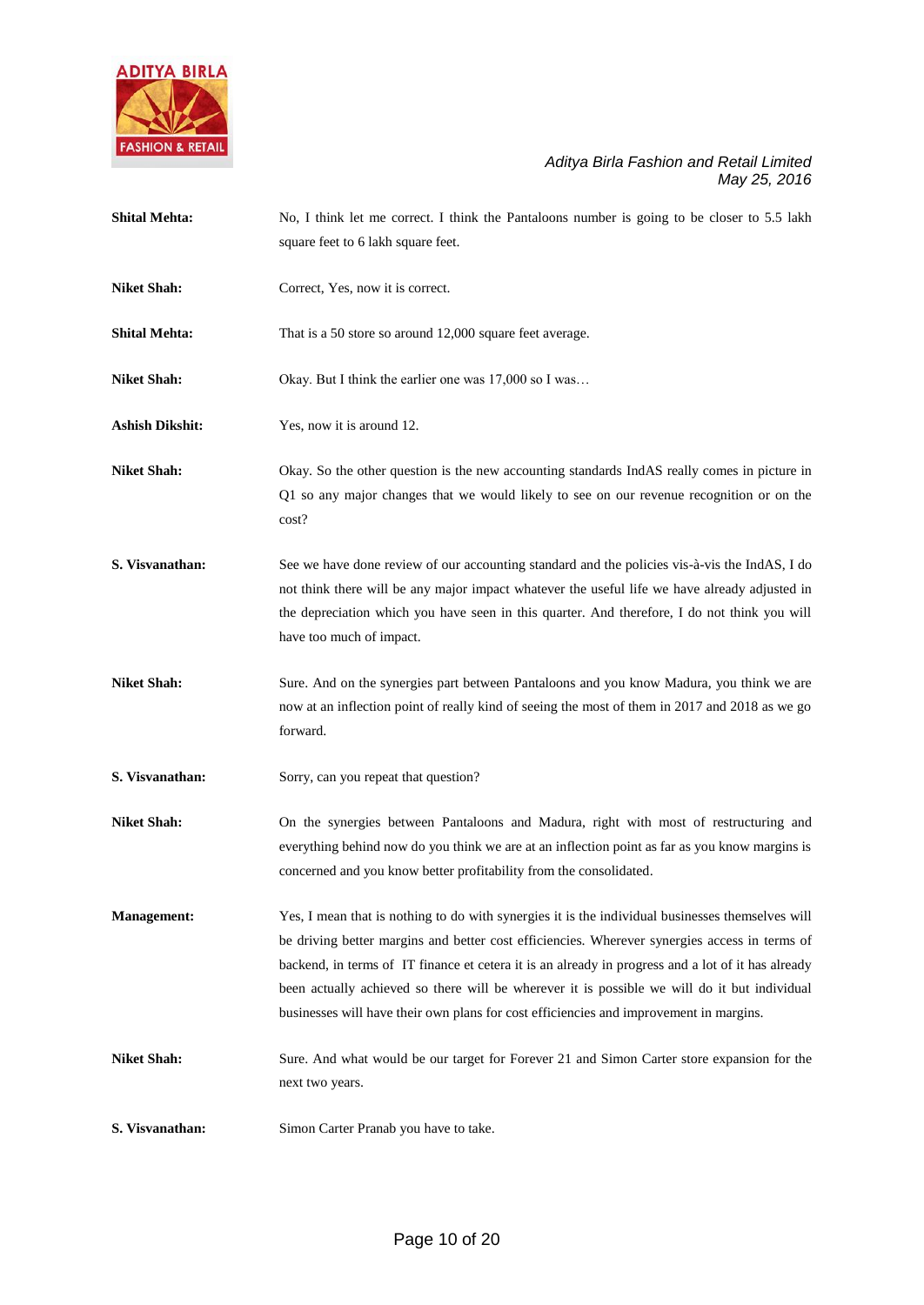![](_page_10_Picture_0.jpeg)

| <b>Ashish Dikshit:</b> | So Simon Carter we would begin by having two stores - four stores in the first year and<br>depending on the exact location because the brand needs to be position well so we will start<br>with a pace of that nature. Forever 21 is a slightly different story the brand has been around in<br>India. It already has 12 stores and it is extremely successful so we are more confident of<br>adding further stores. I think at this point of time our plans are not fully ready and therefore we<br>cannot reveal at this stage but you will see a far greater aggression in as                                                                          |
|------------------------|-----------------------------------------------------------------------------------------------------------------------------------------------------------------------------------------------------------------------------------------------------------------------------------------------------------------------------------------------------------------------------------------------------------------------------------------------------------------------------------------------------------------------------------------------------------------------------------------------------------------------------------------------------------|
| <b>Niket Shah:</b>     | So those 12 will incrementally come to you right because now you got a licensee or those are<br>excluded from?                                                                                                                                                                                                                                                                                                                                                                                                                                                                                                                                            |
| <b>Pranab Barua:</b>   | No, the entire business as exits will come to us.                                                                                                                                                                                                                                                                                                                                                                                                                                                                                                                                                                                                         |
| S. Visvanathan:        | Just coming back to the question that we did not respond to earlier to you, discount percentage<br>has moved by about a little access of 200 basis points for the full year basis. The point I was<br>making in my comments was regarding Q4 Madura discounting where for premium brands we<br>have taken a discussion to come down on discounting over previous year and therefore, that<br>was the earlier point I was making about discussion on Q4. there was a 300 point to 400-point<br>reduction in discounting only limited to Madura brands but on annual basis on a consolidated<br>basis company saw about 200 points increase in discounting. |
| <b>Niket Shah:</b>     | Sure. And now it will be above 50% of close to that number.                                                                                                                                                                                                                                                                                                                                                                                                                                                                                                                                                                                               |
| S. Visvanathan:        | No, not at all.                                                                                                                                                                                                                                                                                                                                                                                                                                                                                                                                                                                                                                           |
| <b>Niket Shah:</b>     | Okay. So it is much lower right?                                                                                                                                                                                                                                                                                                                                                                                                                                                                                                                                                                                                                          |
| S. Visvanathan:        | Yes, it is in 20's.                                                                                                                                                                                                                                                                                                                                                                                                                                                                                                                                                                                                                                       |
| <b>Moderator:</b>      | Thank you. We have the next question from the line of Richard Liu from JM Financial. Please<br>go ahead.                                                                                                                                                                                                                                                                                                                                                                                                                                                                                                                                                  |
| <b>Richard Liu:</b>    | Can you help understand the nature of the premises lease period straight lining that was there<br>and also if you can help me understand what is the rationale of doing the depreciation and<br>premises lease adjustment this time rather than all these having being done at the time when<br>the whole restructuring and merger exercise when it was taken which I guess just about a year<br>back.                                                                                                                                                                                                                                                    |
| S. Visvanathan:        | Yes, so first let me release a rational because that is important for you understand. When we<br>took over Pantaloons we took over a running business which is demerged from the Future<br>Group and was taken over by us. At that point of time we were new to the business and were<br>also trying to undergo large box retail how it operates so, we followed all the accounting<br>policies that Future Group followed as far as depreciation is concerned. For the last two years                                                                                                                                                                    |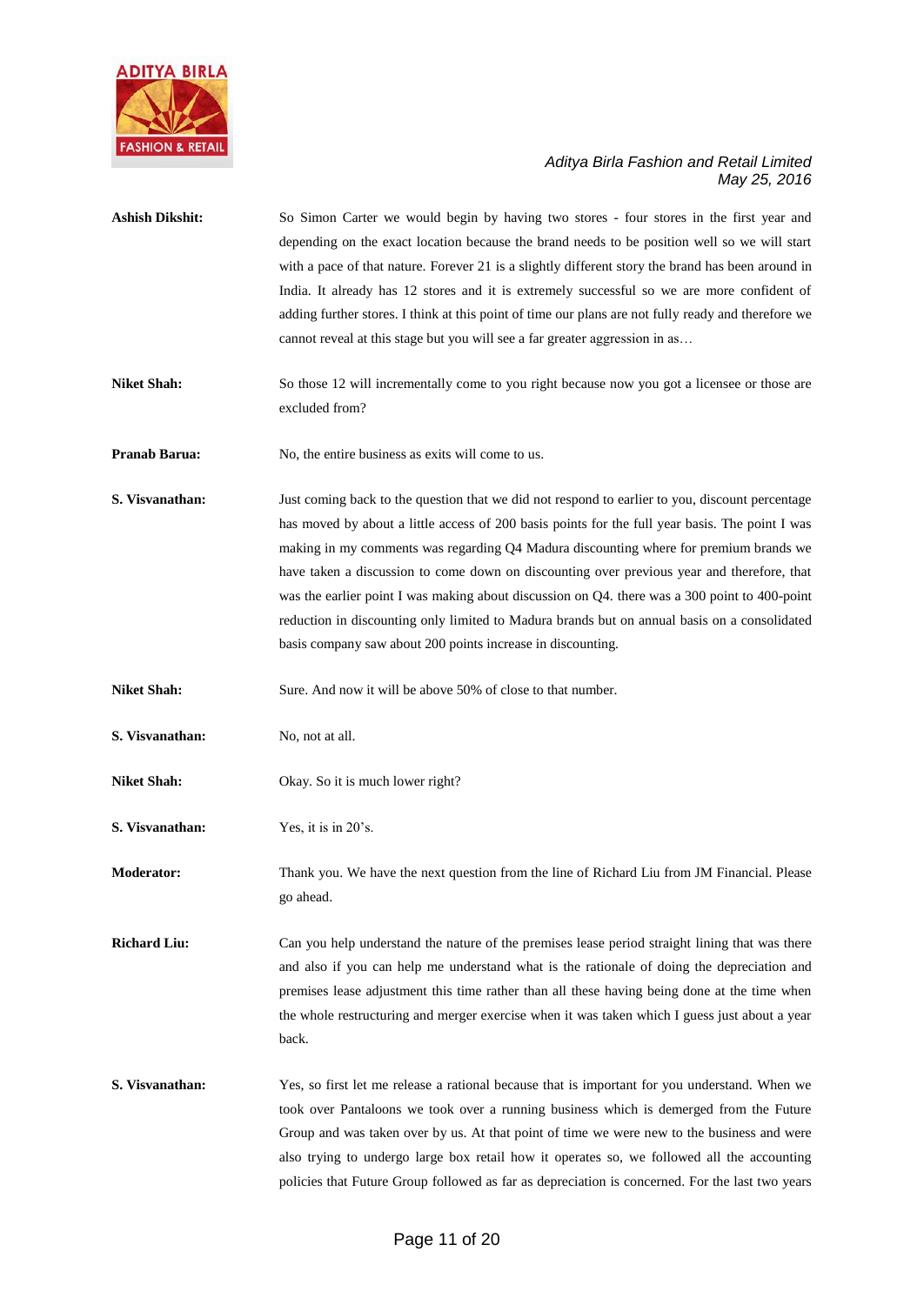![](_page_11_Picture_0.jpeg)

of operation and also in the recent phenomena if you can see new competition has entered the market, there is a need for Pantaloons to start refurbishing its stores at a much earlier time frame then what was envisaged before. Our current estimate in the useful life of the assets based on the experience of the last two years where as you would notice an accelerated depreciation being provided in the books for stores that we are getting refurbished. We had a detailed review of this and realize that having a store useful life of fixed assets beyond six years did not help because at the end of the six years we felt that complete revamp of the store needs to be done. So that is a primary reason the experience we had over the last years of running this retail the competition that is coming in and the need to keep our assets contemporary and relevant. So therefore we decided on a policy of six years and having taken that decision we decided to immediately act on that and enforce it in this quarter itself.

- **Richard Liu:** I mean why did that have an impact on the rental expenditure for the year? I mean I would assume is that line item more about the rent that you pay for the premises. Actually what I am trying to understand is this versus about Rs. 170 crores to Rs. 180 crores per quarter of rent that is usually incurred. So that item felt to about 130 and then you gave a note I think note nine on this, so I was just trying to understand this transaction.
- **S. Visvanathan:** See when you change the useful life the rent straight lining gets impacted on you get an impact on the rent selling and you get an impact on the depreciation so both have to be done simultaneously. See when you do rent straight lining it is over the useful life of the assets.
- **Richard Liu:** Got it. And the other thing is regarding this Rs. 31 crores of merger related expenses that you called out as exceptional. I recall this number to be about Rs. 5 crores.
- **S. Visvanathan:** Yes, see I tell you the reason is there are Rs. 25 crores of stamp duty which got adjudicated recently and initially understanding was that it will get capitalized but eventually we took an opinion from the auditor and they said this has to charged off in the books.
- **Moderator:** Thank you. We have the next question from the line of Rishabh Chudgar from Enam Holdings. Please go ahead.
- **Rishabh Chudgar:** Sir, just a couple of questions from my side one is can you give us some details on the profitability of Forever 21?
- Ashish Dikshit: At this stage we are not in a position to reveal more but we see over a medium-term in our own estimate it will settle down to the kind of profitability that good value fashion retailers deliver. We do not know where that number would actually settle but I think give us a six months to nine months of understanding this business well enough to give you a forward forecast or some sense of profitability around that.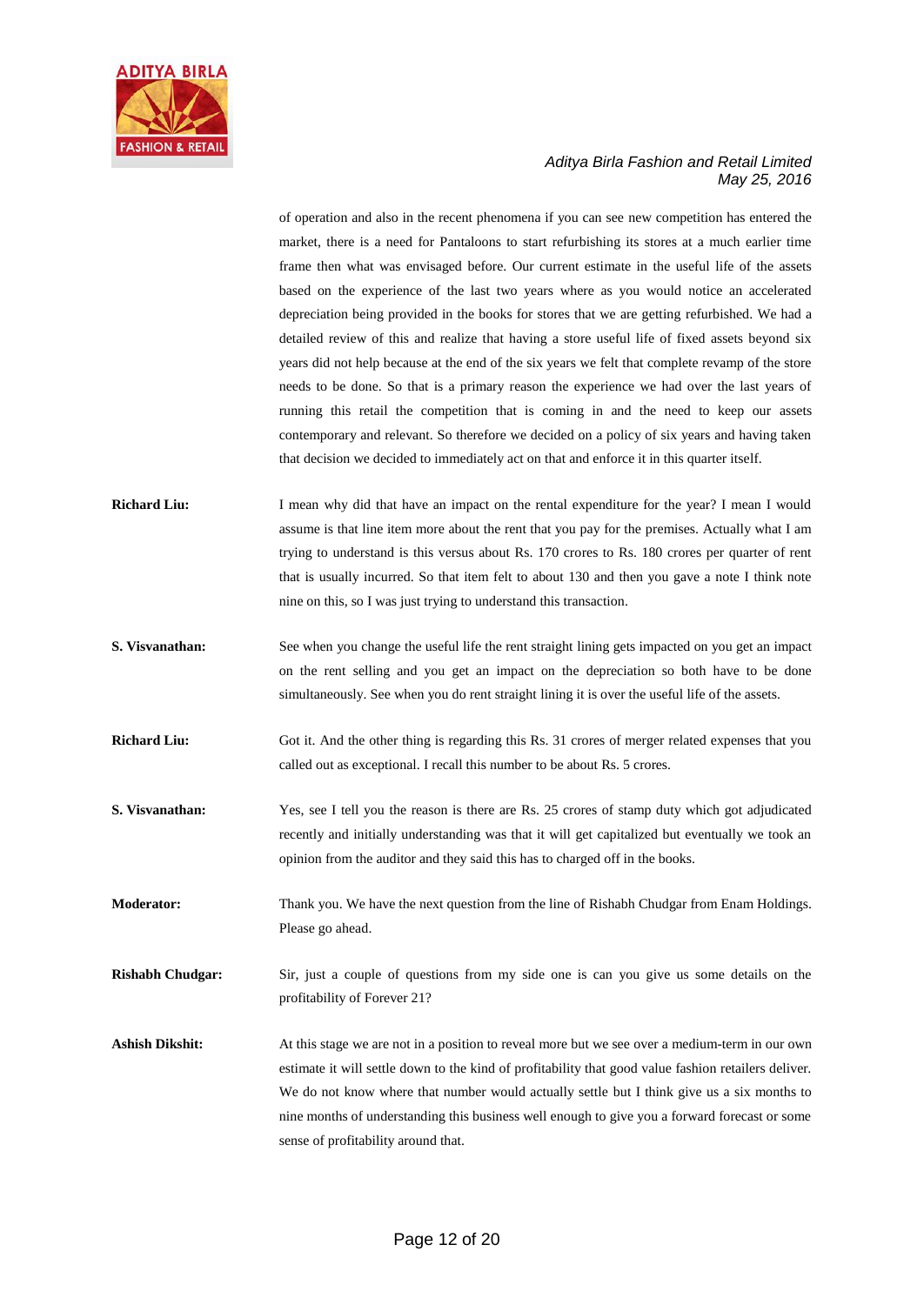![](_page_12_Picture_0.jpeg)

- **Rishabh Chudgar:** Sure. My second is you know on the new accounting regulation one of the questions that we often come across is the fact that the process that we all sort of use with you know some of the large format retailers such as Shopper Stop and all which is sale on consignment or a sale of return basis you know generally would not be able to be recognize as the sale until and unless the final sale gets done as per the new accounting regulation. Am I right in my sort of thought process and will that have an impact on the revenue as well as the inventory numbers going forward for the company?
- **S. Visvanathan:** You are right in your thought process and we are in the process of evaluating it but just to reassure you most of our contracts are not on SOR basis and I don to think there will be major impact.
- **Rishabh Chudgar:** Okay. And generally what is the inventory level that you would have with say that large format retailer on a days of sales basis?
- Ashish Dikshit: So I mean this is really a question on how much inventory do they carry as a business. Typically, large format retailers for any business carry between 16 weeks to 20 weeks in various forms and arrangements. In our case most of it is bought out by them but there are arrangement with which is a complete concession model there is buy and sell model there is sale so, multiple format. But as far as we are concerned our arrangements are clean on that. Department store themselves declare different forms of their inventory holding on their books or otherwise and that depends on the individual contract that they have with different brands.
- **Moderator:** Thank you. We have our next question from the line of Mithun Soni from GeeCee Investments. Please go ahead.
- **Mithun Soni:** Sorry, I got actually a little late. Just wanted to understand what was the reason why we changed the discounting strategy what was the hypothesis behind it and where are we going from here for that purpose?
- **Ashish Dikshit:** I think hypothesis is that over a period of time brands generate profit through charging the premium on their products and discounting as a philosophy is always working against that as industry gets more competitive over a period of time discounting obviously will increase and that's what happen around the world but what we are experiencing right now in India is a short period of phase where E-commerce companies have started a much higher level of discounting promotions and that has led to a short-term impact in the way consumer consumes products at full price. As an industry leader and with people who hold India's largest brands in the portfolio. Our attempt has always been to look at it and address ways by which we can get higher share of our sales for full price and not accelerate this downward war towards increasingly higher discounting because once we also participate in the journey I think most of the players will also will have to match and keep out matching and out muscling each other. So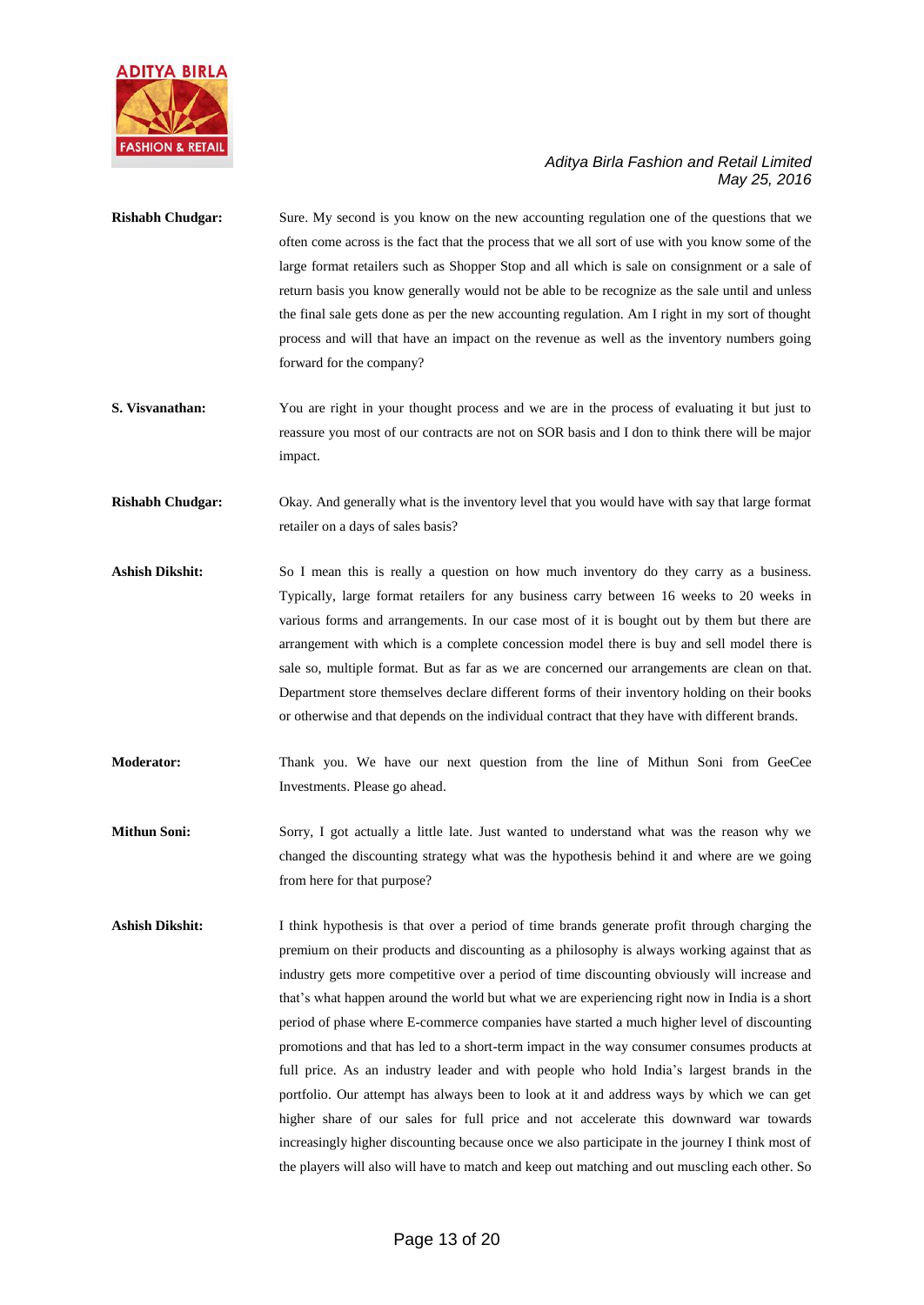![](_page_13_Picture_0.jpeg)

that is the long-term belief and long-term faith in the short-term it has impacted, it impacts the revenue which did in this quarter we expect this not to growth away go quickly so it may last may be for a quarter or more or may be another three months to six months. But our long-term belief in creating healthy business and also enabling industry to create an environment in which we compete on real consumer values of product proposition is really the attempt that all brands must do and should do. There would be short-term pressures on everybody but I think what we are undergoing right now is really accelerated and perhaps exaggerated impact of discounting.

- **Mithun Soni:** So from the industry when we talk to people the full price sales is somewhere in the range of 67% to 70% for us is it better than that or is it almost in line with the broadly in line with the industry?
- **Ashish Dikshit:** No, it is broadly in line with the industry. I think it is not just a function what is the first price sale it is also a function of what price do you sell the remaining and that number it is going up and that is what is actually continuing to pull down.
- **Mithun Soni:** But when we what we see the online part the online discounts what is being offered on the online is now more or less what we see flattish or in line with that of the offline so from that perspective it should not be so much about trouble or is it really different when you are operating at the ground level?
- Ashish Dikshit: See there are two things I things I think one is what is the intend, second is what is reality on the ground, two things have happened one is the extent of promotions have travelled from two times the year to almost perpetually round the year and that is something you just need to log on to any website or walk into any retail stores to figure out. So one is the extension period of discounting and second is the extent of discounting. It is right that it is there is a greater sense of realization that nobody makes money in this process therefore hopefully things will get better but I think it is in combine to us to also start taking steps in that direction in our own stores in our own brands and that is what we are doing.
- **Mithun Soni:** My second question is with respect to the Madura brand so, there are some of the brands which would established brands like and some of the brands which will be incubating for example when Van Heusen women category and Allen Solly kid category. So between the if we take category wise is the growth more or less we have seen across the board or are some segments where the growth is much-much poor where the, we are still in an incubating phase and the losses will be a little bit more. Can you throw some light qualitatively as to difference between the establish and the young brands?

**Ashish Dikshit:** So establish brands which are main line men's wear parts of Allen Solly, Van Heusen, Louis Philippe and Peter England are extremely robust in the shape of their business. Their growth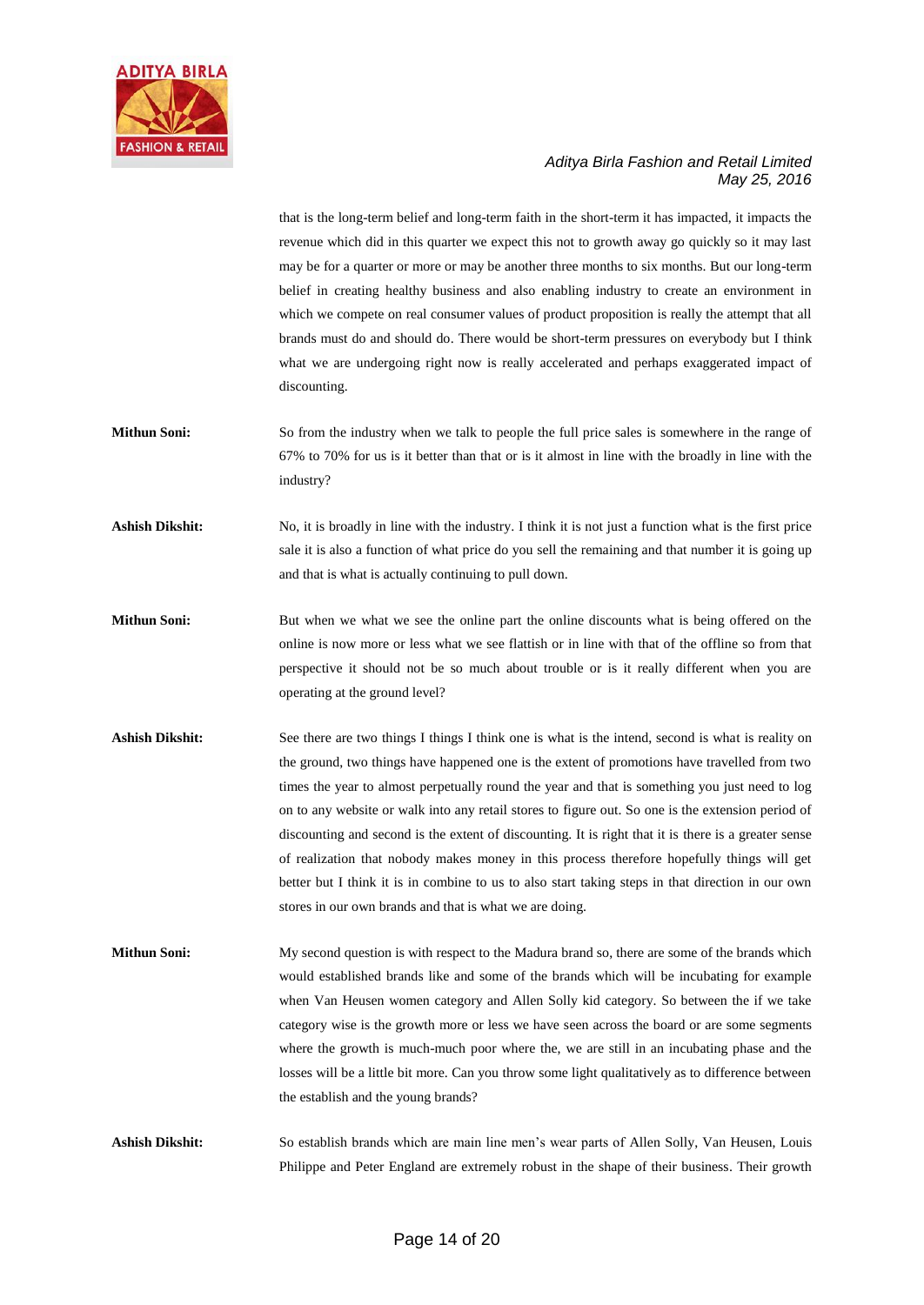![](_page_14_Picture_0.jpeg)

currently is challenged by the overall market and that is why you see the overall company growth being what it is but they are strong, they are profitable, they are very robust and they can easily endure these times of pressure and come back very strongly. The other parts of the business, we have women's wear business in Van Heusen and Allen Solly. We have kids wear business in Allen Solly, we have new formats like People and there is a small business of international brands collective now these business I would call are smaller gestating businesses. They experience higher growth but on a much small base and they are yet to achieve profitability in fact almost all of them are the ones where we are investing and therefore there is an overall loss of profit arising out of what investments we are making in these businesses. Apart from that, we have also have been investing in our E-commerce business as well as our omni-channel investment so these are all areas that we are investing in to create future drivers of growth. Our core part of the business remains robust and is very steady.

**Mithun Soni:** So is it fair to say that the core the establish brands the EBITDA margins if we take the industry benchmark should be in the range of mid-teens while whatever is the difference is towards investing, towards the new brands and that is why the actual EBITDA is lower particularly in Madura?

**Management:** Yes, absolutely.

- **Mithun Soni:** Okay. So is it possible just suggestion or request if you can share the breakup going forward in the establish brands revenue and EBITDA and investing on you know the young brands which are less than two years or three years old, it gives us a little bit of more understanding as to where is the investment and how much of the investment is going towards these new categories so it gives us a little flavor as to how things will pan out over a period of time?
- Ashish Dikshit: That is a fair suggestion we do not do it today but we will consider it going forward.
- **Mithun Soni:** The extra expense what we have done in the Pantaloons which is the amortization...
- **S. Visvanathan:** I think you are talking of the depreciation based on the useful life of the assets, right?
- **Mithun Soni:** Yes.
- **S. Visvanathan:** Full and final, it is complete I do not think we will have any more coming out of this.
- **Mithun Soni:** Okay. So this one is only for this quarter that is about 100 odd crores or whatever?
- **S. Visvanathan:** Yes.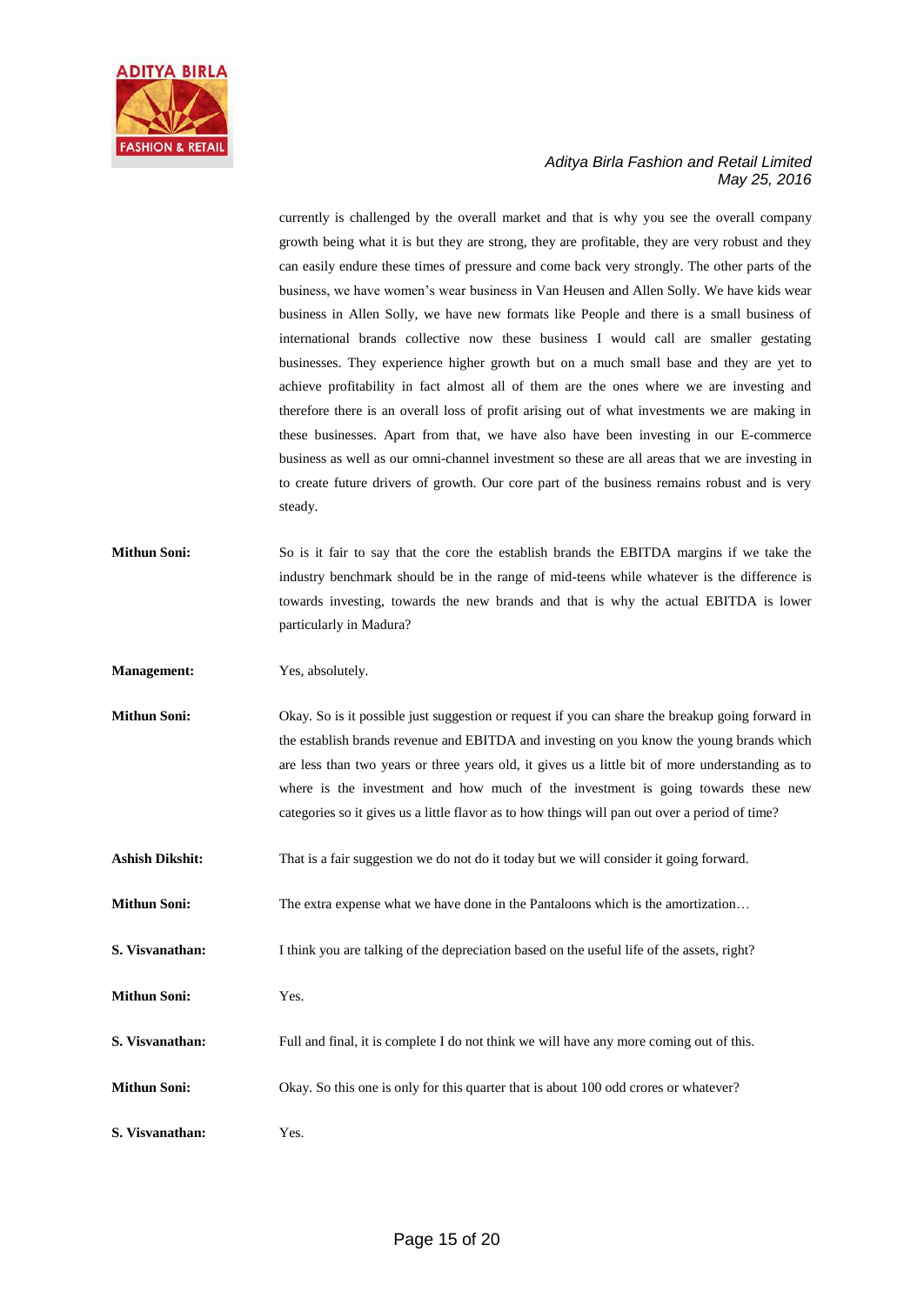![](_page_15_Picture_0.jpeg)

# **Mithun Soni:** Okay. And one last question, we the Madura if we see the brand registry, EBITDA margins in general use to be in the range of 12%-odd. In our earlier calls also we had indicated that we would like to be there this will include a mix of both these establish as well as the incubating brands. By when do we expect to reach there in any ballpark flavor can you give that is one. And the second, when we are opening about 150 to 180 stores in Madura, are we seeing any excessive risk of cannibalization of the sales from the existing stores? These two questions please last.

- Ashish Dikshit: So second question is easier so I will answer that first. There is an inevitable cannibalization that results when new mall or an important location get establish in any market. The choice for every player is do you want to be in the new happening place or do you want to avoid cannibalization. The choice that we end up exercising is innovatively to move to the place where we expect the future revenues be higher at times we keep the other place also going because profitability wise that store continues to remain profitable and investment has already made. It therefore on paper looks like same store growth is depressed but creates a larger market and a more profitable business in entirety so yes, there is a business of cannibalization that happens in important cities. Having said that a large part of our growth is coming from the theory of under penetration that we see in the market and a significant part of the investment as well as new store expansion comes out of those markets. So it is a mixture of both but there is partial cannibalization that relatively….
- **S. Visvanathan:** No, I will just like to add to what Ashish said, when you are talking about the discussing of cannibalization we have examples around the same street in a city we have two stores of the same brand less than a kilometer from each other and when the second store was opened while the sales of the first did not grow at a like-to-like of the earlier 8% to 10% it still grew at a liketo-like of 4% to 5% and the entire turn of the second store was incremental to the first store in the same street. So overall if you look at the sales from the same brand for those two stores was much higher than when we had single store before and this story repeat itself in many other cities also where we have stores pretty close to each other. So while there may be a depression in terms of the like-to-like our experience has shown that the overall turnover actually grows when you open these stores.
- **Mithun Soni:** But you would be managing the ROCs the stock turnovers the inventory turnovers at the store level that….

**Ashish Dikshit:** Yes, absolutely.

- **Mithun Soni:** That should not be getting affected.
- **Ashish Dikshit:** No,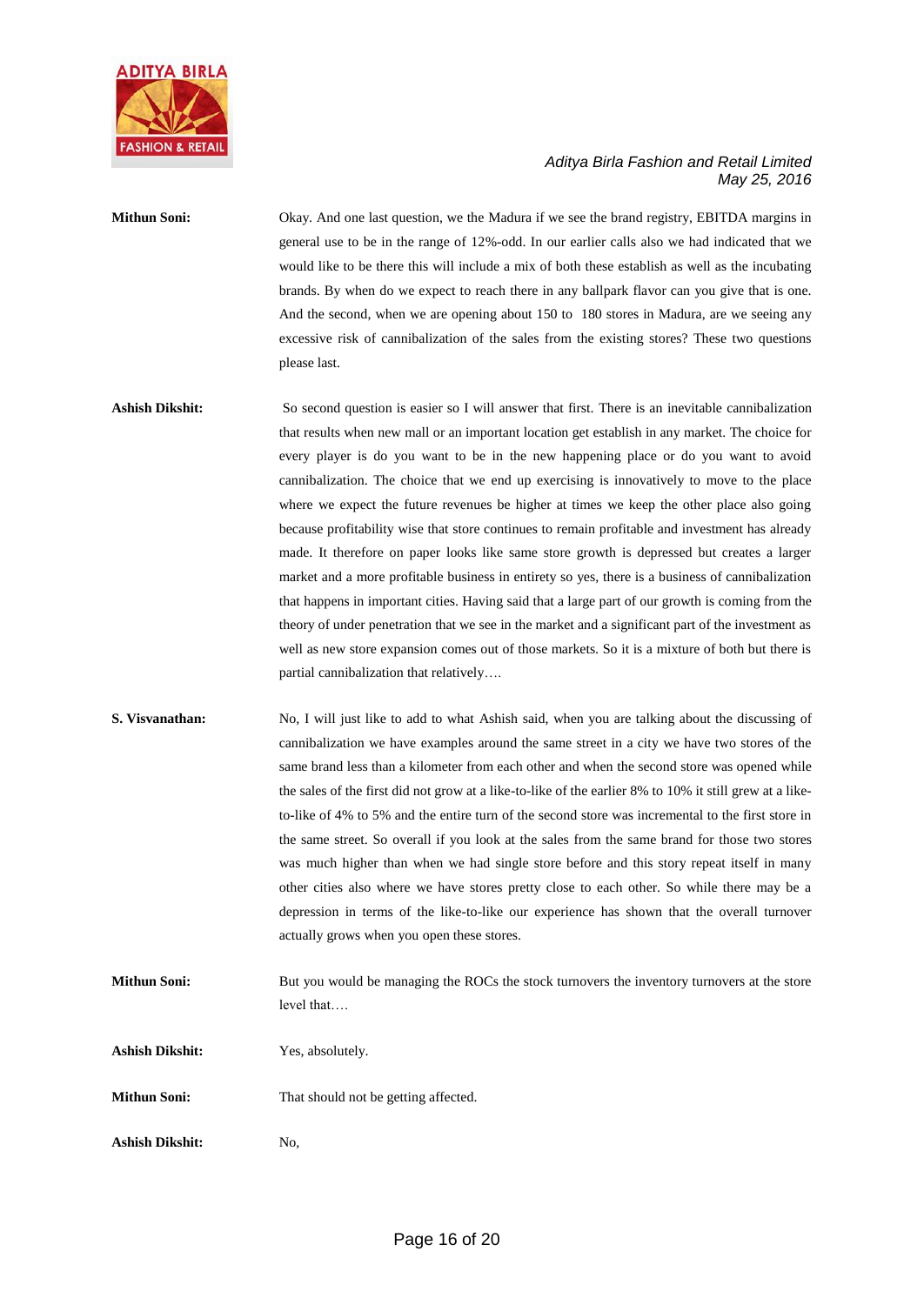![](_page_16_Picture_0.jpeg)

**Mithun Soni:** And my first question with respect to the 12%-odd EBITDA margins?

Ashish Dikshit: So I think as you can make out mathematically it is the function of where the growth is coming from that number is definitely achievable but when will it come and the timeframe in this all will be one function of the state of the market at this point of time you know the way market is perhaps it will be anybody's guess when the market picks up and start looking better. Second, it is also a function of level of investment that we will do and the number of initiatives that we have so, it is always a combination of being able to achieve opportunities that Indian market offers in terms of growth and new segments and combination of therefore overall underlying sentiments in the market. It is not when it will be achieved, it is actually function of what other opportunities we are chasing and how much investment we will have. Having said that we have set ourselves that we will keep looking at marginally increasing it but as and when the opportunity of the kind of that we for example have announced today they come we will make sure that we are not losing out on the long-term growth potential.

- **Mithun Soni:** But you know if we see for the full year, the average has come down quite a lot so, can we say that about 10.5% to 11% EBITDA margin is still something we should aim for in this coming financial year including the incubating as well as the established brands put together because somewhere we will have to put a line that okay, this is the amount where we should be able to we willing to burn out because without putting a lot of pressure on the existing business also. is there some sort of plan you have or how much you would like to burn on the new brands and new products new categories?
- **Pranab Barua:** Yes, obviously have a plan for each brand and we are very clear what the intention is, so if you ask me, if you ask me what should be the Madura range, I think it should be +10% for sure but it depends on the market condition as well and that will depend only where we land up. So intention is certainly to be above 10% that is for sure but will depend and the market conditions. Obviously we have plan for each brand and therefore we watch the growth, we watch the profitability of each brand but that is an indication I could give you at this stage.
- **Moderator:** Thank you. We have the next question from the line of Abhishek Ranganathan from Ambit Capital. Please go ahead.
- **Abhishek Ranganathan:** I have a few questions on my side one, is pertaining to the inter-segment profits, the two questions here one, – if I remember correctly it was about Rs. 32 crores in the last result you have given and now it is Rs. 26 crores so I would....
- **S. Visvanathan:** Yes, there is a movement in this quarter first thing though we have reported the year-end number.

**Abhishek Ranganathan:** Correct, that explains it so, I just wanted to get a sense of how should we read this for FY'17?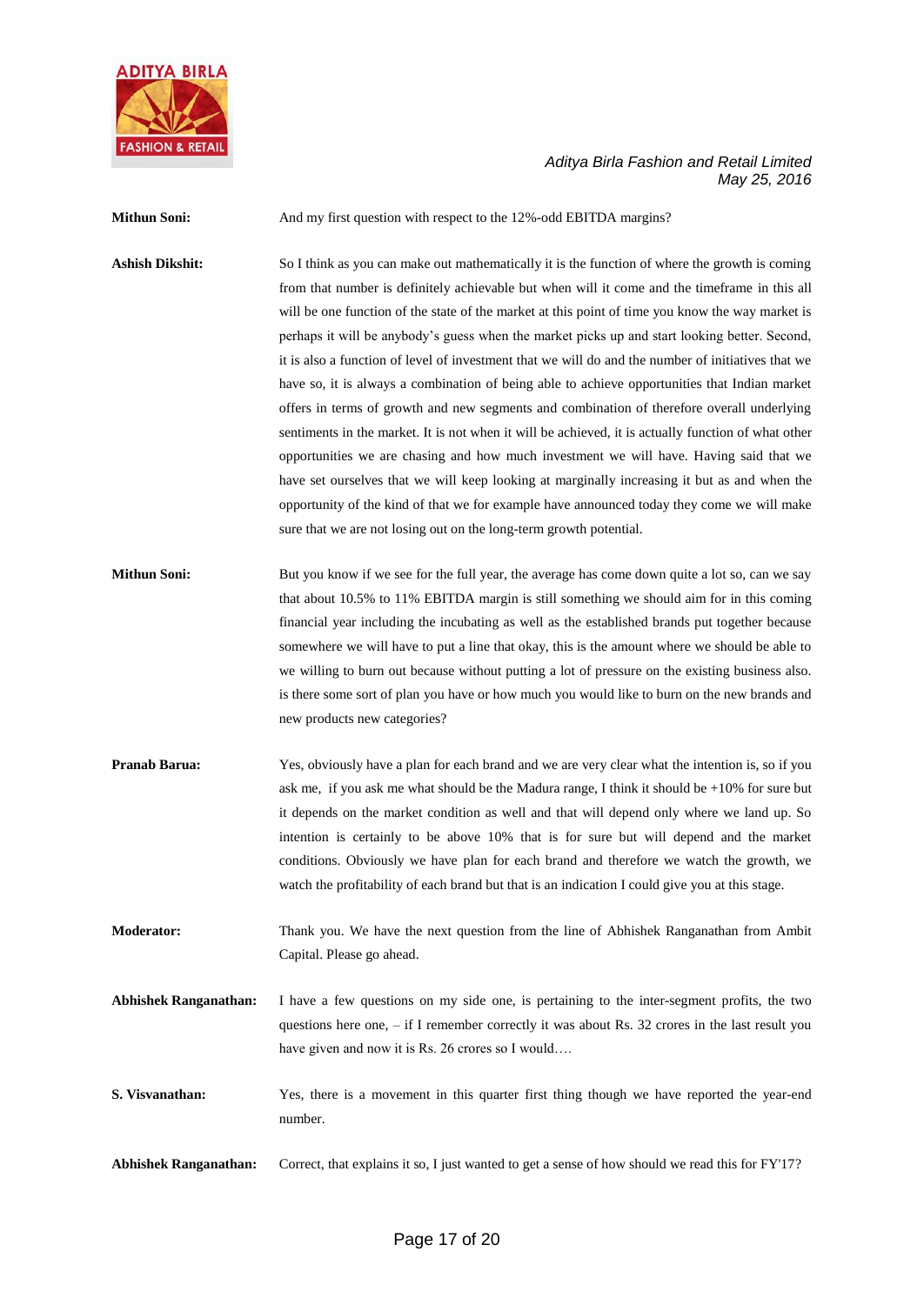![](_page_17_Picture_0.jpeg)

**S. Visvanathan:** I think FY'17 only has an incremental changes coming now this is one-time effect where we moved Madura into Pantaloons and therefore, we have to make these adjustments for the stock held by Pantaloons and Madura margins on that. Going forward will be the incremental sales and movement between the two brands would actually impact and that would not be very high.

**Abhishek Ranganathan:** Yes, that should move largely in line with the SSG and the new stores added in Pantaloons.

- **S. Visvanathan:** And also the presence of Madura within Pantaloons as Pantaloons grows and increases the share of private brands and it own private labels its decision to keep Madura brand on where it make sense and where it does not make sense it depends on that also.
- **Abhishek Ranganathan:** Okay, fair point. Sir, the second point is on the depreciation I know you have already had a quite a few questions on this, but I have a couple of questions if I look at your numbers in FY'15 you had Rs. 92 crores of accelerated depreciation in FY'14, you had Rs. 14 crores of accelerated depreciation. Now this is over and above that I cannot get that as to what was the earlier accelerated depreciation for that in that case because I thought that was again to factor in a more aggressive or a more depreciation policy which would encompass a shorter life span.
- **S. Visvanathan:** So you see there are two aspects to it the first, the earlier accelerated depreciation was created because when we took over and we started refurbishing the stores we had a choice of looking at adding on more CAPEX in the store when we knew that the existing fixtures in that store were not capable of delivering the revenue that is required. So we have to take a call to accelerated depreciation for a limited purpose of those stores and for certain set of categories of CAPEX. If you look at our depreciation which we have charged now we have taken the entire stores network of Pantaloons and decided that asset useful life is only six years based on our experience of the last two years and therefore this Rs. 100 crores charge comes from the entire store network of Pantaloons where the useful life has been reduced to six years from whatever we were doing earlier.
- **Abhishek Ranganathan:** And sir, what was it earlier, if I may ask.

**Management:** It was close to about nine years to 12 years.

**S. Visvanathan:** And in some cases even longer based on future based on the Future Group policy. Basically it was our store lease life assets are being depreciated without regard to the fact that you need to refurbish probably it was valid in those days when there was less competition but today it is no longer valid.

**Abhishek Ranganathan:** Fair point, sir. So just to understand the earlier actually the depreciation was whatever you incurred for…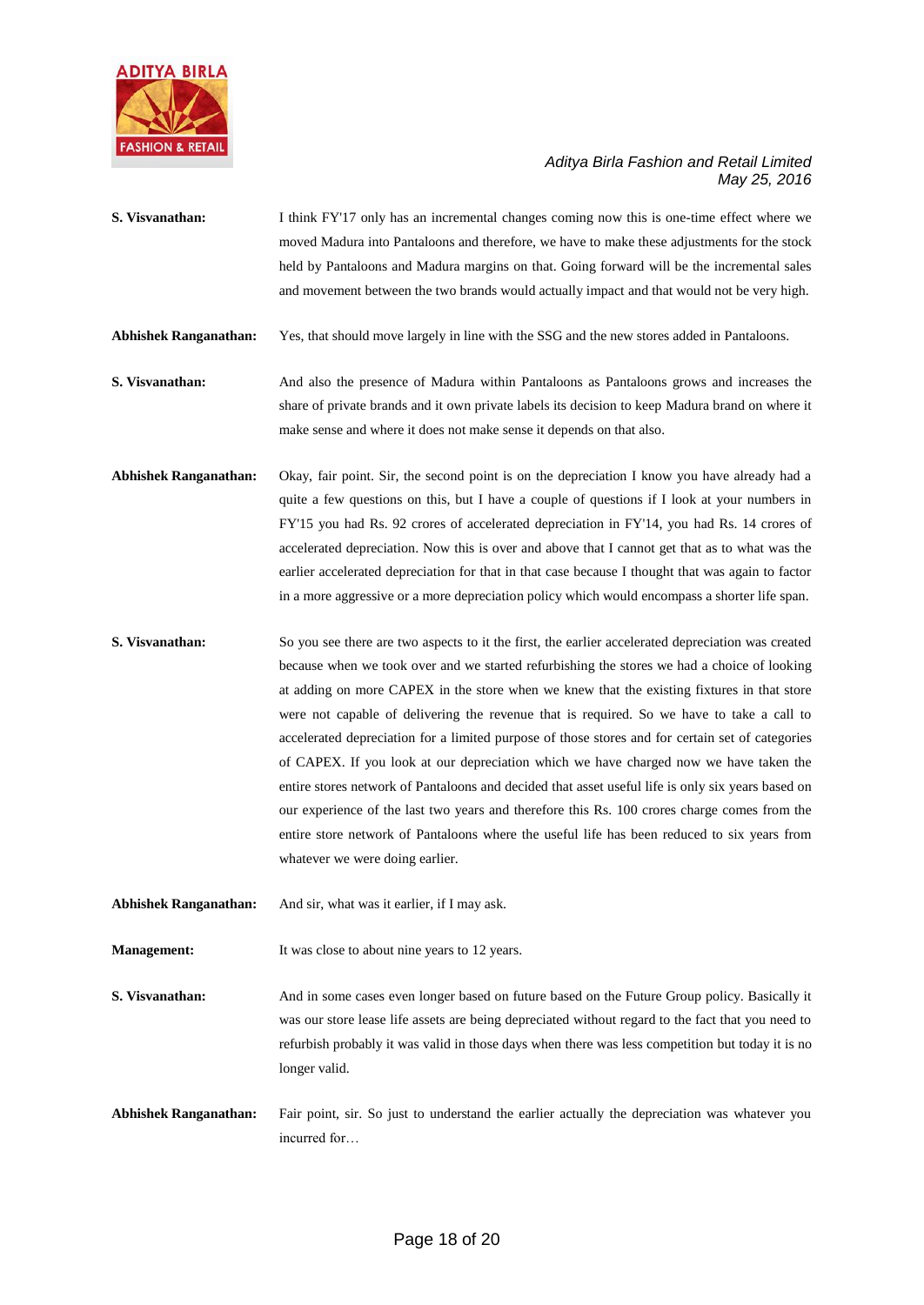![](_page_18_Picture_0.jpeg)

**S. Visvanathan:** Wherever we refurbish the store to the extent that the earlier CAPEX was not useful and we had to provide an accelerated depreciation to recognize that, that CAPEX useful life is over.,

**Abhishek Ranganathan:** Okay. So basically that was just to write off the assets which you…

**S. Visvanathan:** That is right.

**Abhishek Ranganathan:** Okay, got that. And the inventory I guess I want to understand we have almost I see your number today we have got on piece of cost you have a 180 days of inventory, it seems a slightly above what you would ideally want to operate. Just wanted to get a sense of is it because of the fact that the quarter did not go as well as we expected it to or is it that we are building it up for the forthcoming quarters.

**Ashish Dikshit:** Combination of both but clearly a part of it is because our estimated growth did not in the period December to March so part of inventory is increased on account of that.

**Abhishek Ranganathan:** So last I have is on the Forever 21 franchisee. In your earlier Analyst Meet also you had mention that you would ideally prefer a joint venture over a franchisee. However, this time around you have taken a franchisee just wanted to get thoughts on that.

Ashish Dikshit: So it is function of structure that is available and our size of opportunities so, we see this is a very-very large opportunity and it has a very strong strategic fitment with our portfolio and eventually you have to discuss and find the most meaningful arrangement in the partner.

**S. Visvanathan:** And also just to give you see one of the reasons we prefer a joint venture is basically because this allows us to have a longer-term arrangement with the partner for distributing for licensing in India. We have been able to achieve the same objective through this process, so one of our objectives of joint venture having a long-term arrangement where the partner is also achieved through this process.

**Moderator:** Thank you. We have our next question from the line of Avi Mehta from IIFL. Please go ahead.

**Avi Mehta:** Just wanted to understand the Pantaloons store addition you said 50 stores would there be a margin impact that would come in Pantaloons because of that and secondly, sir wanted to clarify the reduction in discounting season is what has been one of the reasons you are highlighting that impact should continue for two quarters, right, I want to just clarify that part.

**S. Visvanathan:** See before the Pantaloons what we are saying is the market will remain subdued for the next two quarters is our understanding and we do not expect to see a great upsurge in our sales in revenue for the next few quarters.